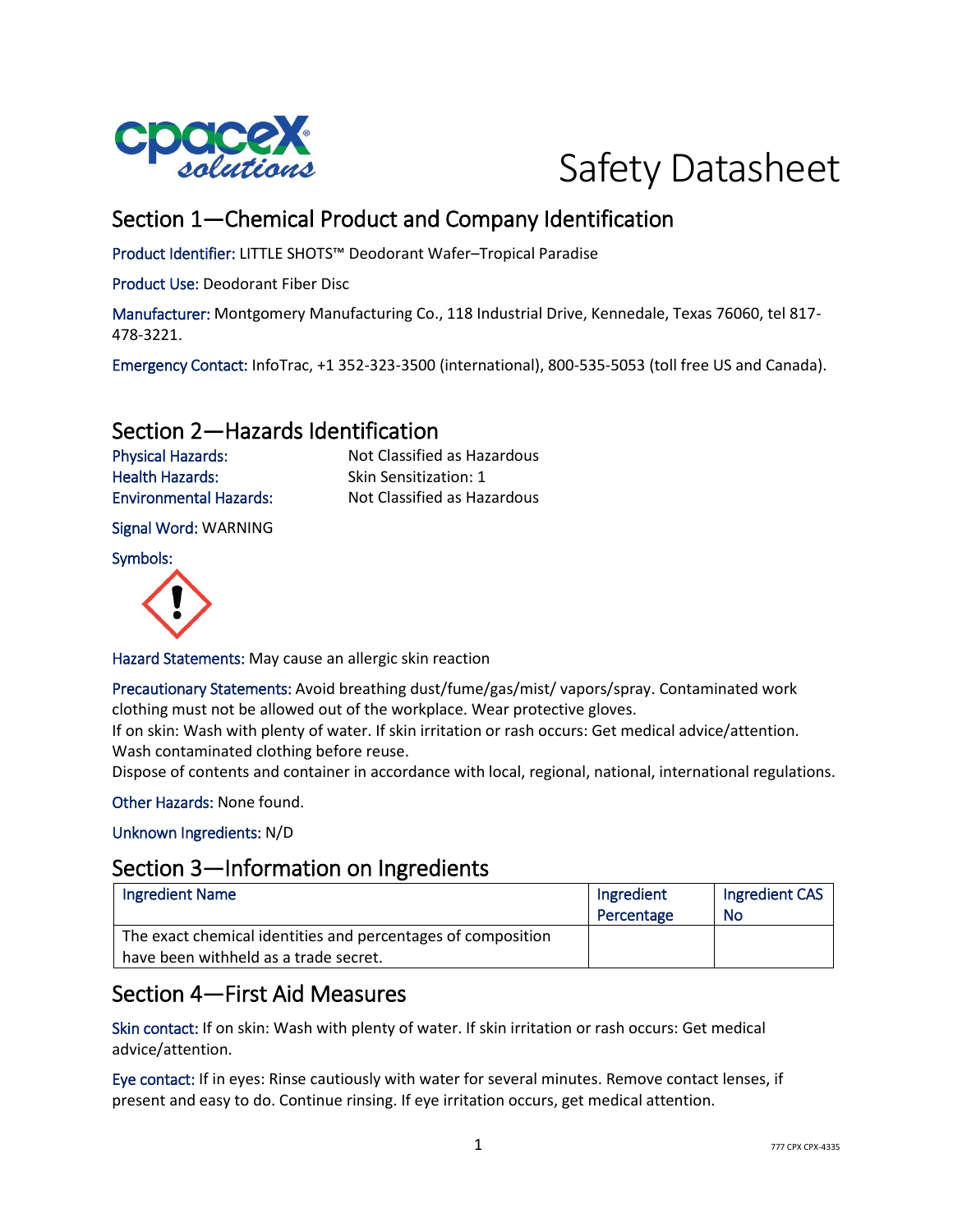Ingestion: If swallowed: No need for first aid is anticipated if material is swallowed. If irritation occurs, seek medical attention.

Inhalation: If inhaled: Get to fresh air. If not breathing or if breathing is difficult, provide respiratory assistance and seek medical attention.

#### Most important symptoms/effects, acute and delayed: N/D

Indication of immediate medical attention/special treatment: N/D

## Section 5—Fire-Fighting Measures

Suitable extinguishing media: Use media suitable to surrounding fire.

Specific hazard arising from chemicals: N/D

Special equipment and precautions: Fire fighters should wear appropriate protective equipment, including self-contained breathing apparatus and impervious clothing.

## Section 6—Accidental Release Measures

Personal precaution, protective equipment, emergency procedures: Avoid contact with eyes. Do not ingest. Wear Personal Protective Equipment (refer to section 8).

Methods and material for containment and clean up: Avoid release to the environment. Stop discharge and contain material. Substantial quantities may be recovered with a vacuum pump. Use explosion proof equipment if flammable or combustible. Otherwise, use appropriate absorbent. Place contaminated material in container suitable for disposal. Use appropriate protective equipment. Be sure there is adequate ventilation. Do not flush to streams or other bodies of water. Contact appropriate environmental agencies if further guidance is required.

## Section 7—Handling and Storage

Precautions for safe handling: Wash thoroughly after handling, especially before eating, drinking, smoking or using restroom facilities. Wash goggles and gloves. Launder contaminated clothing. Do not swallow. Do not get in eyes.

Cautions for safe storage: Keep out of reach of children. Keep container closed when not in use.

Incompatibilities: N/D

## Section 8—Exposure controls/personal protection

Exposure Limits: N/D

Specific Engineering: N/D

Individual protective equipment and measures: N/D

| <u>Jechon Jean Hilysical and Chemical Hopernes</u> |                                   |
|----------------------------------------------------|-----------------------------------|
| <b>Physical State: Solid</b>                       | Flammability (solid, gas): N/D    |
| Color: N/D                                         | Vapor Pressure (mmHg): N/D        |
| <b>Odor: Pleasant scent</b>                        | Vapor Density (air= 1): N/D       |
| Odor Threshold: N/D                                | <b>Relative Density: N/D</b>      |
| pH: N/D                                            | Solubilities: In water: N/D       |
| Melting point/freezing Point: N/D                  | <b>Partition Coefficient: N/D</b> |

#### Section 9—Physical and Chemical Properties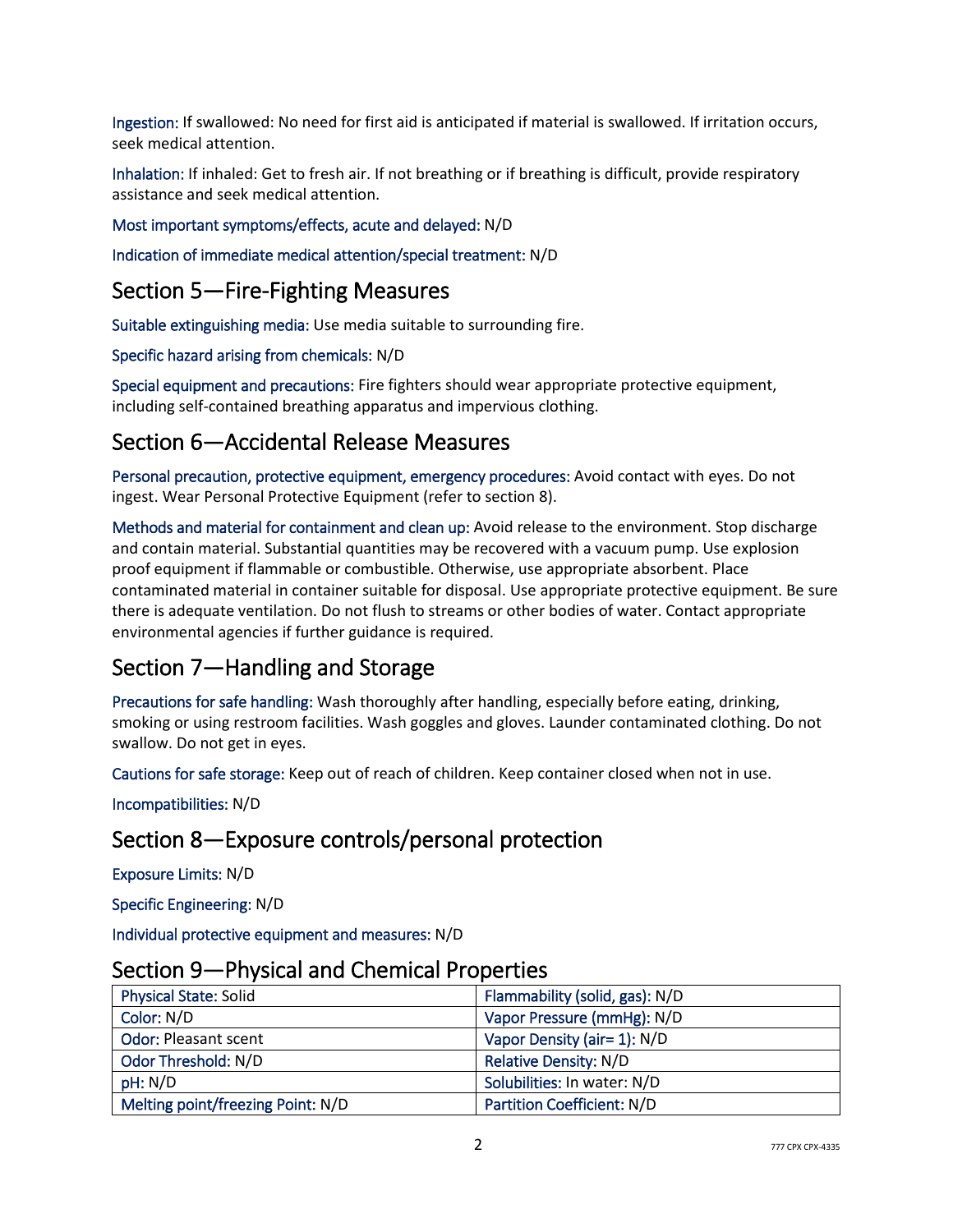| Initial Boiling Point and Boiling Range: N/D      | Auto-Ignition Temperature: N/D |
|---------------------------------------------------|--------------------------------|
| Flash Point: N/D                                  | Decomposition Temperature: N/D |
| Evaporation Rate: N/D                             | Viscosity: N/D                 |
| Upper/Lower Flammability or Explosive limits: N/D |                                |

## Section 10—Stability and Reactivity:

| <b>Chemical Stability: Stable</b>            | Condition to Avoid: N/D                      |
|----------------------------------------------|----------------------------------------------|
| Reactivity: No specific reactivity test data | Possibility of Hazardous Reaction: Hazardous |
| available for this mixture.                  | Polymerization: N/D                          |
| Incompatible Materials: N/D                  | <b>Hazardous Decomposition Products:</b>     |
|                                              | N/D                                          |

# Section 11—Toxicological information:

Information on the likely routes of exposure: Skin contact, eye contact, inhalation, ingestion.

| <b>Chemical Name</b>                          | Oral LD50     | Dermal LD50 | <b>Inhalation LD50</b> |
|-----------------------------------------------|---------------|-------------|------------------------|
| Ingredient 1                                  | 4.470         | N/D         | N/D                    |
| Product as a Whole                            | 186,934 mg/kg | N/D         | N/D                    |
| The exact chemical identities and percentages |               |             |                        |
| of composition have been withheld as a trade  |               |             |                        |
| secret.                                       |               |             |                        |

Important symptoms: Refer to Section 4—First Aid Measures.

#### Effects of Acute Exposure: N/D

#### Effects of Chronic Exposure: N/D

Carcinogenicity: IARC, ACGIH, NTP, OSHA: No component of this product present at levels greater than or equal to 0.1% is identified as probable, possible or confirmed human carcinogen by IARC, ACGIH, NTP, OSHA respectively.

OSHA: No component of this product present at levels greater than or equal to 0.1% is identified as a carcinogen or potential carcinogen by OSHA

Other Data: Ingredient 1 is considered a skin sensitizer.

## Section 12—Ecological Information:

| Ecotoxicity: N/D                   |                                |
|------------------------------------|--------------------------------|
| Persistence and degradability: N/D | Bioaccumulative Potential: N/D |
| Mobility in Soil: N/D              | Other Adverse Effects: N/D     |

## Section 13—Disposal Considerations

Waste Treatment Method: Dispose of contents and container in accordance with local, regional, national, international regulations.

## Section 14—Transport Information

| UN number:                    | UN proper shipping name:     |
|-------------------------------|------------------------------|
| Transport hazard class(es):   | Packing group if applicable: |
| <b>Environmental hazards:</b> | <b>Special precautions:</b>  |